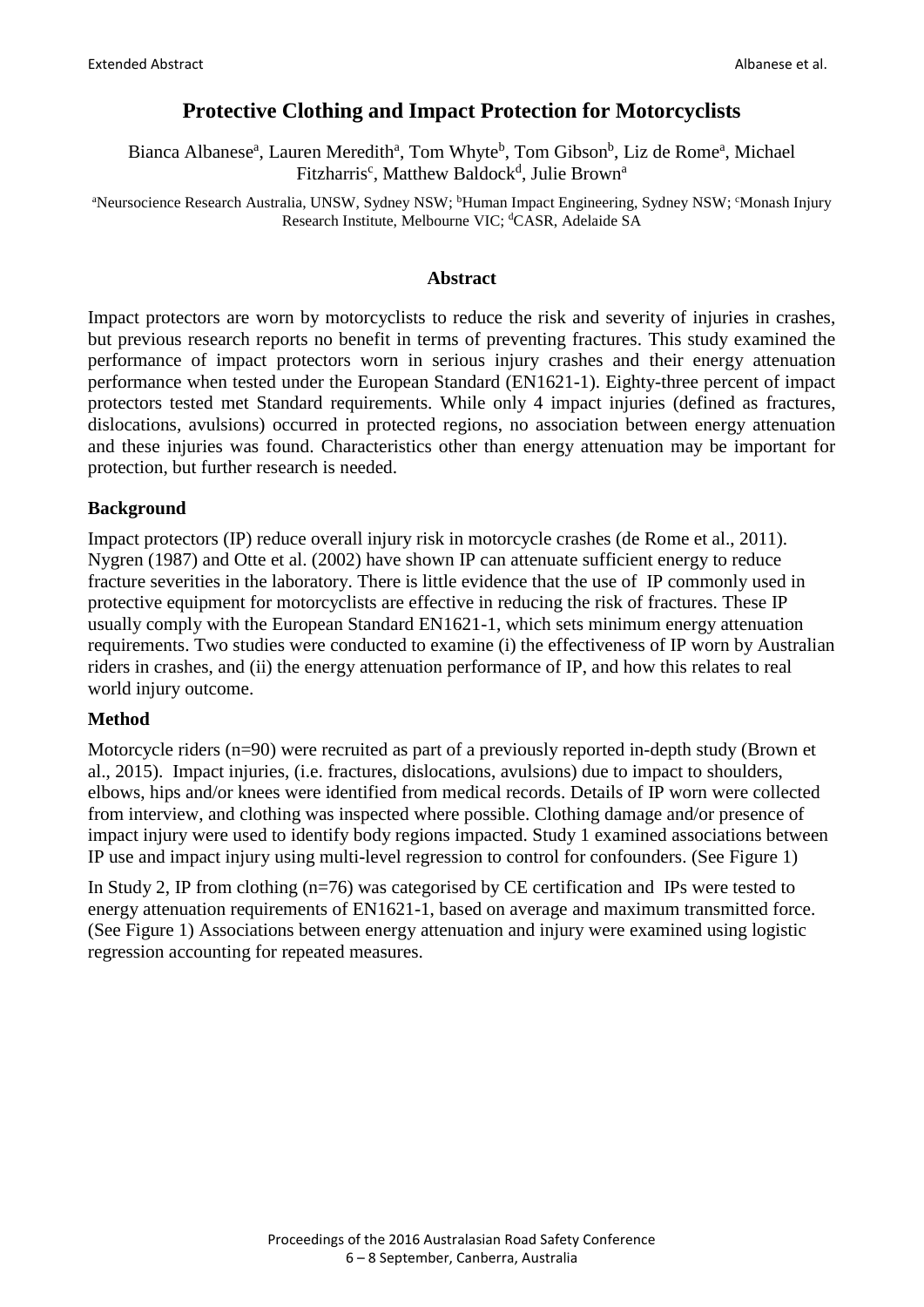

*Figure 1: Flowchart of study design*

## **Results**

Study 1 identified 134 impacts (66 riders) across IP locations, with 84 impacts (39 riders) identified in regions where IP was present. There was no significant difference between number of impact injuries (OR = 1.28, 95% CI: 0.47-3.53) or injury severity (OR = 0.81, 95% CI: 0.17-3.82) in IP protected and unprotected regions.

Among the 76 IPs harvested from 19 riders in Study 2, four impact injuries occurred out of 26 identified impact locations. Ninety-six percent of harvested IPs were CE marked, and 83% of IPs harvested passed the energy attenuation requirements of EN1621-1. No significant difference was found between impact injury and meeting EN1621-1 requirements ( $p = 0.5$ , Fisher's Exact test). Additionally, there was no association between average force transmitted in the EN1621-1 test and presence of impact injury ( $OR = 1.1$ , 95% CI: 0.91-1.24); however, as maximum force transmitted increased, impact injury was more likely  $(OR = 1.1, 95\% \text{ CI: } 1.01-1.2)$ .

## **Conclusions**

The results confirm findings of de Rome et al (2011). Although most IPs met EN1621-1 requirements for energy attenuation, meeting this requirement was not associated with a reduced likelihood of the injuries studied. Study limitations including the small hospital-recruited sample suggest further study is warranted. Furthermore, the small number of riders with impact injuries in regions covered by IP suggests there may be some benefit, apart from the ability of the impact protector to attenuate energy when tested to EN6121-1.